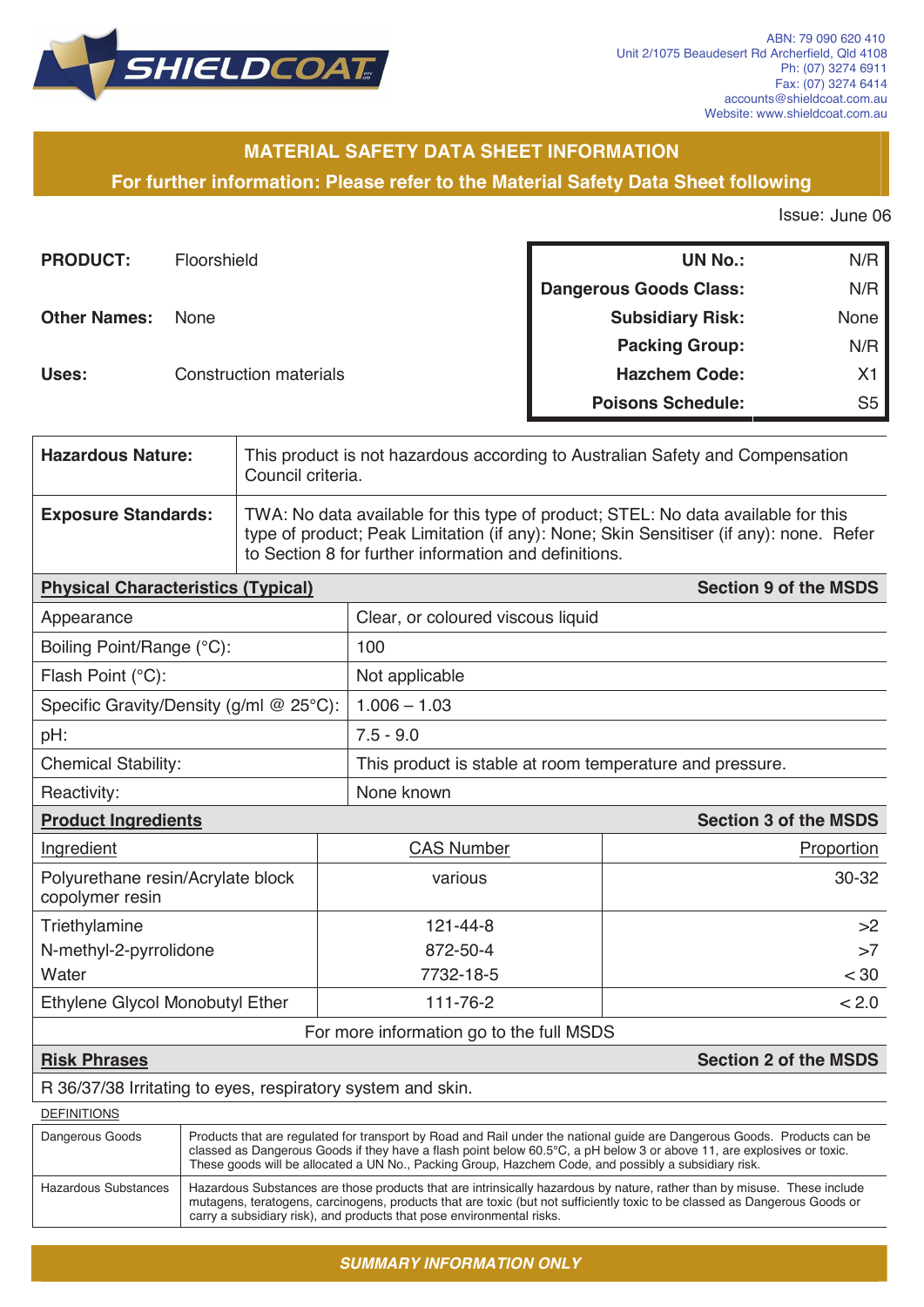

# **MATERIAL SAFETY DATA SHEET FILLABOND**

Poisons Poisons are products that are regulated by the dose or exposure, often having physical and chemical effects at certain concentrations particular to the nature of the product. For example, in small doses, some products are harmless, but with increased concentration or exposure these products can be extremely harmful. The classification indicates First Aid, etc.

# *1. IDENTIFICATION*

| <b>Product Name:</b>      | Floorshield                                                |
|---------------------------|------------------------------------------------------------|
| <b>Other Names:</b>       | <b>None</b>                                                |
| <b>Chemical Family:</b>   | <b>Liquid Glaze</b>                                        |
| <b>Molecular Formula:</b> | Not Applicable                                             |
| <b>Recommended Use:</b>   | Construction materials – timber and concrete floor coating |
| Supplier:                 | <b>Shieldcoat Pty Ltd</b>                                  |
| ABN:                      | 79 090 620 410                                             |
| <b>Address:</b>           | 2/1075 Beaudesert Road, Archerfield Qld 4108               |
| Telephone:                | +61 7 3274 6911                                            |
| Fax:                      | +61 7 3274 6414                                            |
| <b>Emergency Phone:</b>   | 0414 539 703                                               |
| All other inquiries:      | +61 7 3274 6911                                            |

# *2. HAZARDS IDENTIFICATION*

### **Hazard Classification**

This product is not hazardous according to Australian Safety and Compensation Council criteria.

#### **Hazard Category**

Xi. Irritant

#### **Risk Phrases**

R 36/37/38 irritating to eyes, respiratory system and skin

#### **Safety Phrases**

Not hazardous: intentionally left blank

#### **Dangerous Goods Classification**

Not classified as dangerous goods by the Australian Dangerous Goods Coade (ADG Code)

#### **Poisons Schedule**

S5

# *3. COMPOSITION: Information on Ingredients*

| <b>Chemical Ingredient</b>                           | <b>CAS Number</b> | Proportion (% v/v) |
|------------------------------------------------------|-------------------|--------------------|
| Polyurethane resin/Acrylate block<br>copolymer resin | various           | 30-32              |
| Triethylamine                                        | 121-44-8          | >2                 |
| N-methyl-2-pyrrolidone                               | 872-50-4          | >7                 |
| Water                                                | 7732-18-5         | < 30               |
| Ethylene Glycol Monobutyl Ether                      | 111-76-2          | < 2.0              |
|                                                      |                   |                    |
|                                                      |                   |                    |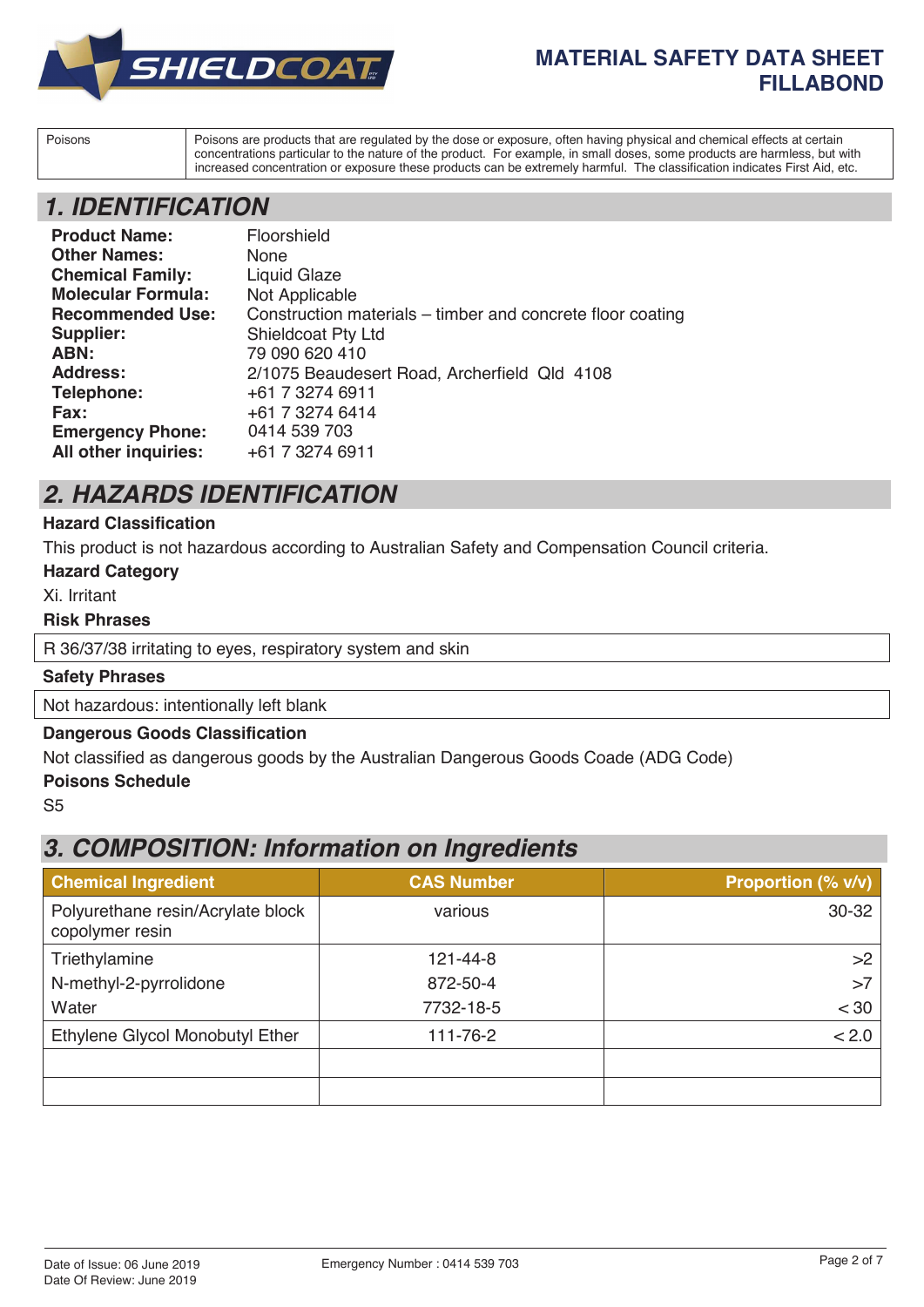

# *4. FIRST AID MEASURES*

# **For advice, contact Poisons Information Centre (Phone Australia: 13 1126) or a doctor.**

### **Ingestion**

If swallowed, DO NOT induce vomiting. Rinse mouth with water. Give water to drink. Seek immediate medical attention.

### **Eye Contact**

Flush eyes with large amounts of water until irritation subsides. Seek immediate medical attention.

### **Skin Contact**

Flush area with large amounts of water and wash area with soap if available. Remove contaminated clothing, including shoes, and launder before reuse. Seek medical attention for skin irritations.

### **Inhalation**

Using proper respiratory protection, immediately remove the affective victim from exposure. Administer artificial respiration if breathing has stopped. Keep at rest. Seek immediate medical attention.

### **First Aid Facilities**

Provide eye baths and safety showers.

### **Medical Attention**

Treat according to symptoms.

# *5. FIRE FIGHTING MEASURES*

Shut off product that may 'fuel' a fire if safe to do so. Allow trained personnel to attend a fire in progress providing fire fighters with this Material Safety Data Sheet. Prevent extinguishing media from escaping to drains and waterways.

### **Suitable Extinguishing Media**

Product will not burn.

#### **Hazards from combustion products**

None: product will not burn.

#### **Precautions for fire fighters and special protective equipment**

None: product will not burn.

#### **Hazchem Code**

N/R

# *6. ACCIDENTAL RELEASE MEASURES*

#### **Emergency Procedures**

. Prevent product from escaping to drains and waterways. Contain leaking packaging in a containment drum. Prevent vapours or dusts from building up in confined areas. Ensure that drain valves are closed at all times. Clean up and report spills immediately.

# **Methods and materials for containment**

#### *Major Land Spill*

- Eliminate sources of ignition.
- Warn occupants of downwind areas of possible fire and explosion hazard, where present.
- Prevent product from entering sewers, watercourses, or low-lying areas.
- Keep the public away from the area.
- Shut off the source of the spill if possible and safe to do so.
- Advise authorities if substance has entered a watercourse or sewer or has contaminated soil or vegetation.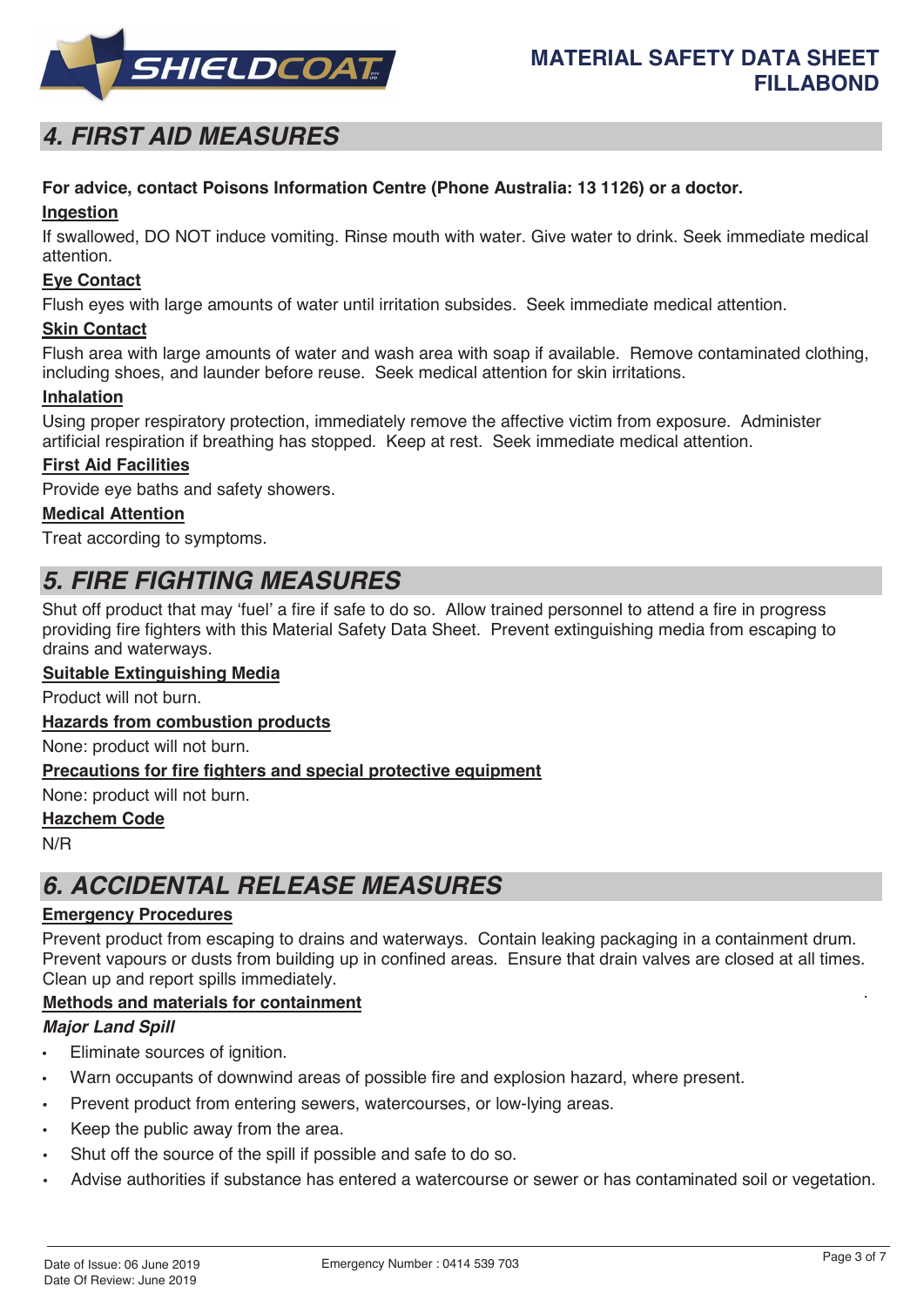

- Take measures to minimise the effect on the ground water.
- Contain the spilled product using the resources in the spill kit.
- Recover by pumping use explosion proof pump or hand pump or with a suitable absorbent material.
- Consult an expert on disposal of recovered material and ensure conformity to local disposal regulations.
- See "First Aid Measures" and "Stability and Reactivity"

### *Major Water Spill*

- Eliminate any sources of ignition.
- Warn occupants and shipping in downwind areas of possible fire and explosion hazard, where present.
- Notify the port or relevant authority and keep the public away from the area.
- Shut off the source of the spill if possible and safe to do so.
- Confine the spill if possible.
- Remove the product from the surface by skimming or with suitable absorbent material.
- Consult an expert on disposal of recovered material and ensure conformity to local disposal regulations.
- See "First Aid Measures" and "Stability and Reactivity".

# *7. HANDLING AND STORAGE*

# **Precautions for Safe Handling**

There are no specific safety requirements for handling this product. Standard industrial hygiene and safety practice is recommended when using this product.

### **Conditions for Safe Storage**

There are no specific safety requirements for storing this product. Consider checking containers for leaks periodically and protect the packaging from physical damage (store out of direct sunlight, away from high traffi areas, etc.).

#### **Incompatible Materials**

None known

# *8. EXPOSURE CONTROLS: PERSONAL PROTECTION*

# **National Exposure Standards**

The time weighted average concentration (TWA) for this product is: No data available for this type of product, which means the highest allowable exposure concentration in an eight-hour day for a five-day working week. The short term exposure limit (STEL) is: No data available for this type of product, which is the maximum allowable exposure concentration at any time. Replacing a TWA or STEL value for some products is a Peak Limitation value (Peak): None applies in this case. In addition to the exposure concentrations may be a subsidiary caution in such cases where the product is a skin sensitiser, represented as (Sk), where none applies in this case.

# **Biological Limit Values (BLV)**

No data available for this type of product

# **Engineering Controls: Ventilation**

The use of local exhaust ventilation is recommended to control process emissions near the source. Laborator samples should be handled in a fume hood. Provide mechanical ventilation of confined spaces. Use explosion proof equipment.

### **Personal Protective Equipment**

**Respiratory Protection:** Where concentrations in air may approach or exceed the limits described in the National Exposure Standards, it is recommended to use a half-face filter mask to protect from overexposure by inhalation. A type 'A' filter material is considered suitable for this product.

**Eye Protection:** Always use safety glasses or a face shield when handling this product.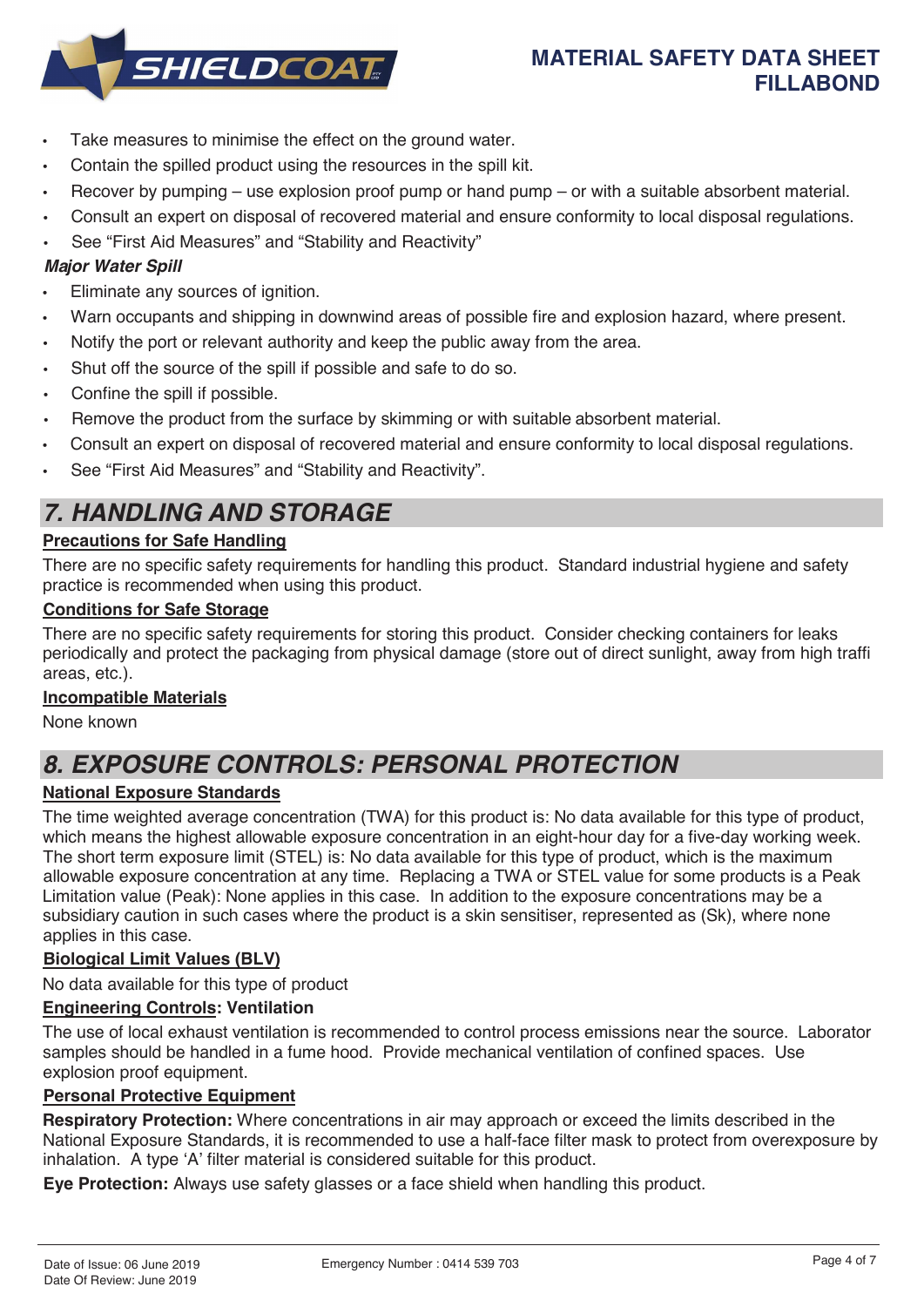

# **MATERIAL SAFETY DATA SHEET FILLABON**

**Skin/Body Protection:** Always wear long sleeves, long trousers, or coveralls, and enclosed footwear or safety boots when handling this product. It is recommended that chemical resistant gloves be worn when handling this product.

# *9. PHYSICAL AND CHEMICAL PROPERTIES*

| <b>Property</b>                 | <b>Unit of measurement</b> | <b>Typical Value</b>  |
|---------------------------------|----------------------------|-----------------------|
| Appearance                      | None                       | Clear, viscous liquid |
| <b>Boiling Point/Range</b>      | $\rm ^{\circ}C$            | >100                  |
| <b>Flash Point</b>              | $\rm ^{\circ}C$            | Not applicable        |
| SG/Density (@ 15°C)             | $g/ml$ ; kgm <sup>-3</sup> | 1.006-1.03            |
| Vapour Pressure @ 20°C          | kPa                        | No data available     |
| Vapour Density @ 20°C           | $g/ml$ ; kgm <sup>-3</sup> | No data available     |
| <b>Autoignition Temperature</b> | $\rm ^{\circ}C$            | Not applicable        |
| Explosive Limits in Air         | % vol/vol                  | Not applicable        |
| Viscosity $@$ 20 $°C$           | cPs, mPas                  | >400                  |
| <b>Percent volatiles</b>        | % vol/vol                  | 40%                   |
| Acidity/alkalinity as pH        | <b>None</b>                | $7.0 - 9.0$           |
| Solubility in Water             | g/l                        | Water soluble         |
| Other solvents                  |                            | None                  |

The values listed are indicative of this product's physical and chemical properties. For a full product specification, please consult the Technical Data Sheet.

# *10. STABILITY AND REACTIVITY*

# **Chemical stability**

This product is stable at room temperature and pressure.

# **Conditions to avoid**

None known

#### **Hazardous decomposition products**

None known

#### **Hazardous reactions**

None known

# **Hazardous polymerisation**

Will not occur

# *11. TOXICOLOGICAL INFORMATION*

# **Acute Effects**

# **Ingestion**

Ingestion will result in discomfort on swallowing. No narcotic effects are expected.

# **Eye Contact**

This product will cause discomfort to the eye and surrounding tissue. These effects will subside with appropriate First Aid.

# **Skin Contact**

This product is unlikely have any effect on the skin, however, individuals with pre-existing skin conditions may experience some sensitivity.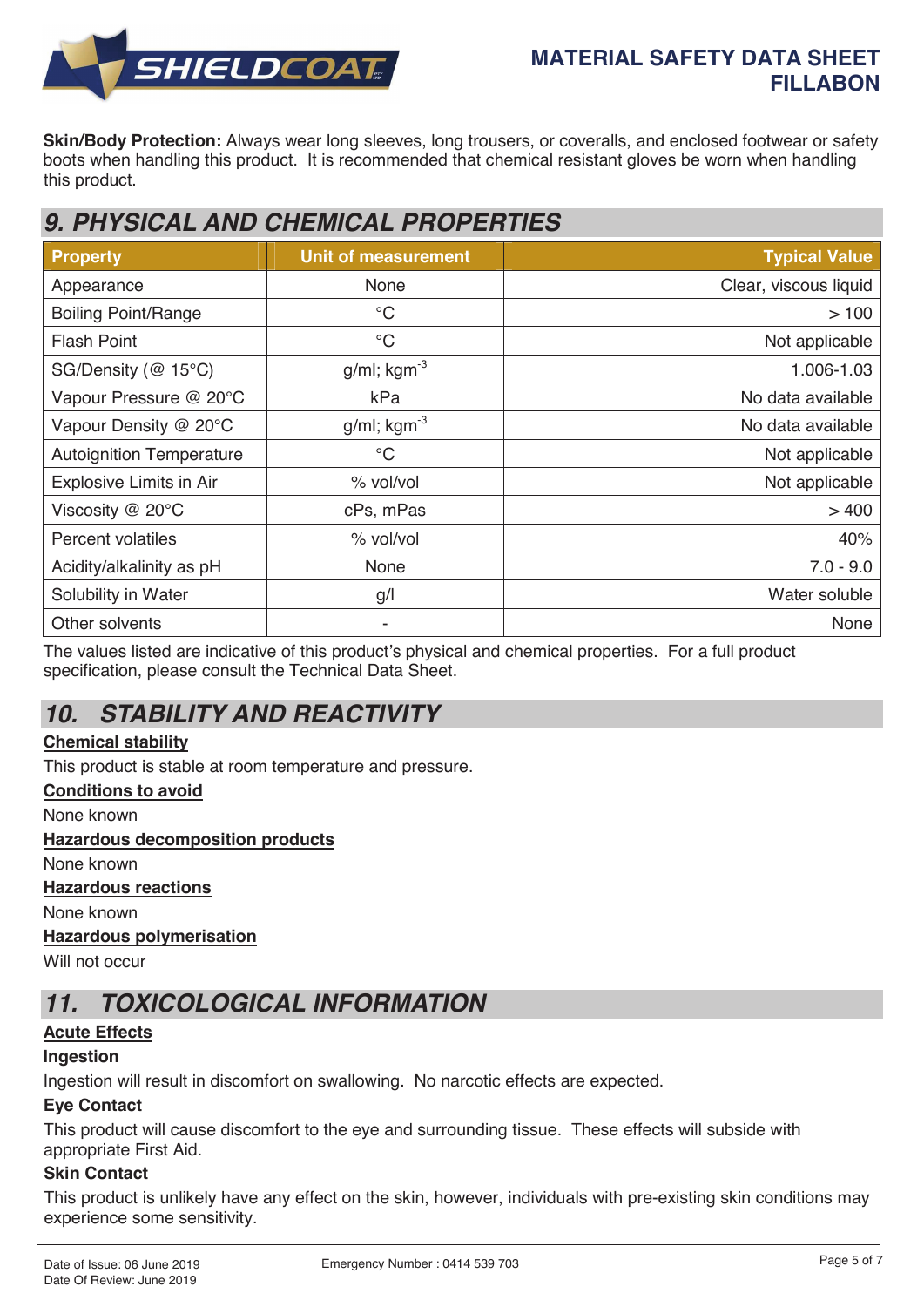

# **Inhalation**

Inhalation of this product is unlikely and no vapours are present in the formula.

**Chronic Effects**

None known

# **Other Health Effects Information**

None known

# **Toxicological Information**

Oral LD<sub>50</sub>: No data available Dermal LD<sub>50</sub>: No data available

# *12. ECOLOGICAL INFORMATION*

# **Ecotoxicity**

# **Aquatic Toxicity:**

Fish Toxicity  $LC_{50}$ : No data available<br>Daphnia Magna  $EC_{50}$ : No data available Daphnia Magna  $EC_{50}$ : No data available<br>Blue-green algae: No data available Blue-green algae: Green algae: No data available

# **Persistence/Biodegradability:**

This product is expected to persist.

# **Mobility:**

This product is unlikely to be very mobile.

# *13. DISPOSAL CONSIDERATIONS*

# **Disposal Methods**

Empty packaging should be taken for recycling, recovery or disposal through a suitably qualified or licensed contractor. Care should be taken to ensure compliance with national and local authorities. Packaging may still contain product residue that may be harmful. Ensure that empty packaging is managed in accordance with Dangerous Goods regulations.

# **Special Precautions**

This product is not suitable for disposal by either landfill or via municipal sewers, drains, natural streams or rivers. This product is ashless and can be incinerated in a regulated facility. In the absence of a designated industrial incinerator, this product should be treated and disposed through chemical waste treatment, or considered for use in solvent recycling.

# *14. TRANSPORT INFORMATION*

| <b>Road and Rail Transport</b> |                  | <b>Marine Transport</b>    |                  | <b>Air Transport</b>       |                  |
|--------------------------------|------------------|----------------------------|------------------|----------------------------|------------------|
| UN No.                         | N/R              | UN No.                     | N/R              | UN No.                     | N/R              |
| Proper<br>Shipping<br>Name     | Concrete coating | Proper<br>Shipping<br>Name | Concrete coating | Proper<br>Shipping<br>Name | Concrete coating |
| <b>DG Class</b>                | N/R              | <b>DG Class</b>            | N/R              | <b>DG Class</b>            | N/R              |
| Sub. Risk                      | <b>None</b>      | Sub. Risk                  | <b>None</b>      | Sub. Risk                  | <b>None</b>      |
| Packing<br>Group               | N/R              | Packing<br>Group           | N/R              | Packing<br>Group           | N/R              |